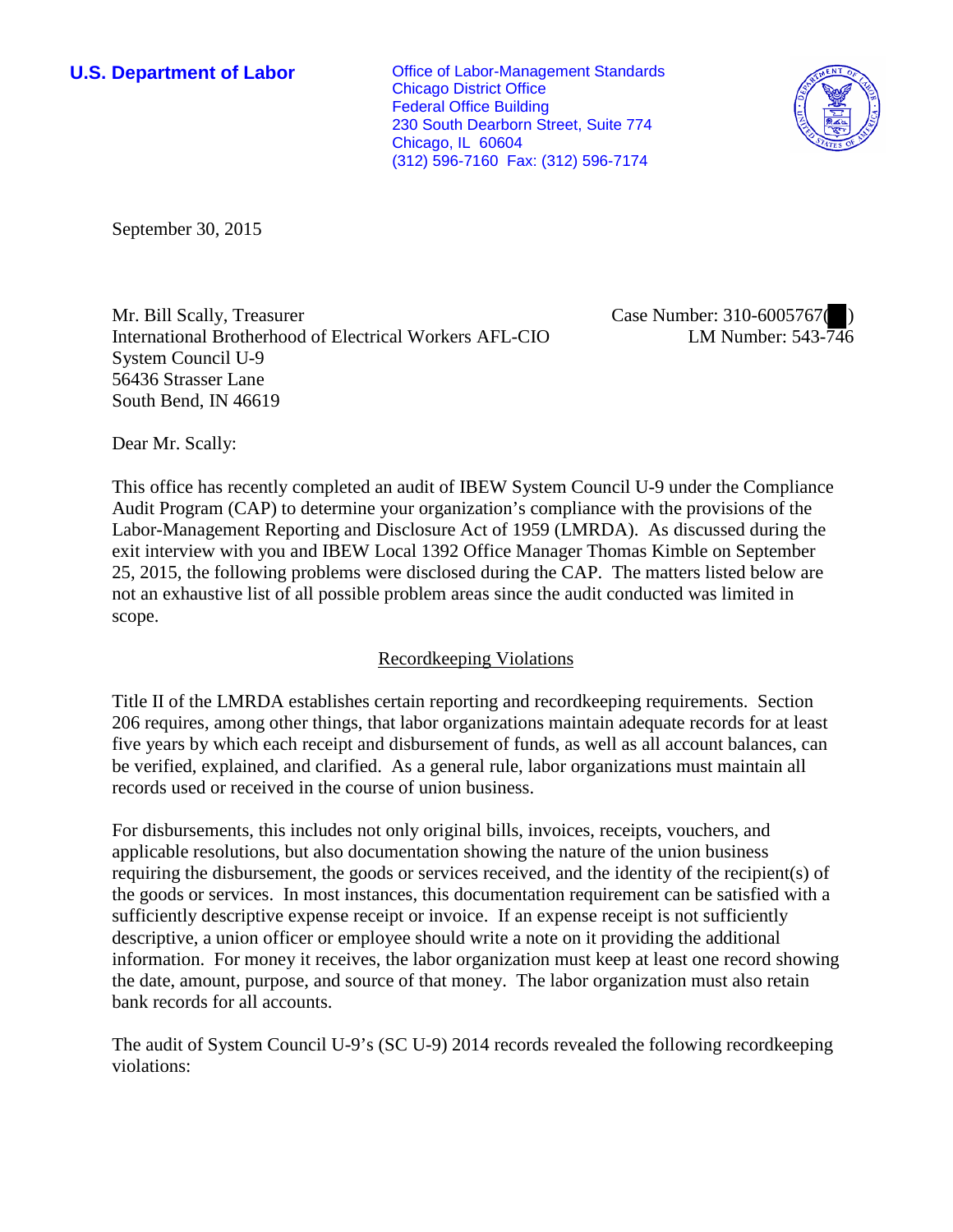Mr. Bill Scally September 30, 2015 Page 2 of 5

#### 1. Reimbursed Lodging and Airfare Expenses

SC U-9 did not retain adequate documentation for reimbursed lodging and airfare expenses incurred by delegates to SC U-9 totaling at least \$2,162. For example, \$1,168 was reimbursed to IBEW Local 329 for its payment of airfare expenses incurred by its SC U-9 delegate and Local 738's SC U-9 delegate for travel to an SC U-9 meeting in July 2014.

As noted above, labor organizations must retain original receipts, bills, and vouchers for all disbursements. The president and treasurer (or corresponding principal officers) of your union, who are required to sign your union's LM report, are responsible for properly maintaining union records.

#### 2. Meal Expenses

SC U-9 did not require officers to submit itemized receipts for meal expenses totaling at least \$1,979. In most instances, the only records retained in support of meal expenses were non-itemized register receipts that listed only the total transaction amount. Itemized receipts provided by restaurants to officers must be retained. These itemized receipts are necessary to determine if such disbursements are for union business purposes and to sufficiently fulfill the recordkeeping requirement of LMRDA Section 206.

SC U-9 records of meal expenses totaling at least \$2,356 did not include written explanations of the union business conducted or the full names and titles of the persons incurring the restaurant charges. For example, IBEW Local 1392 was reimbursed a total of approximately \$1,820 for two meals at restaurants for which itemized receipts, specific union business conducted, nor participants' names and titles were on file in support of the disbursements. Records of meal expenses must include written explanations of the union business conducted and the full names and titles of all persons who incurred the restaurant charges. Also, the records retained must identify the names of the restaurants where the officers or employees incurred meal expenses.

#### 3. Reimbursed Auto Expenses

Union officers who received reimbursement for business use of their personal vehicles did not retain adequate documentation to support payments to them totaling at least \$785 during 2014. The union must maintain records which identify the dates of travel, locations traveled to and from, and number of miles driven. The record must also show the specific business purpose of each use of a personal vehicle for business travel by an officer who was reimbursed for mileage expenses.

### 4. Lost Wages

SC U-9 did not retain adequate documentation for lost wage reimbursement payments to union officers totaling at least \$4,663. The union must maintain records in support of lost wage claims that identify each date lost wages were incurred, the number of hours lost on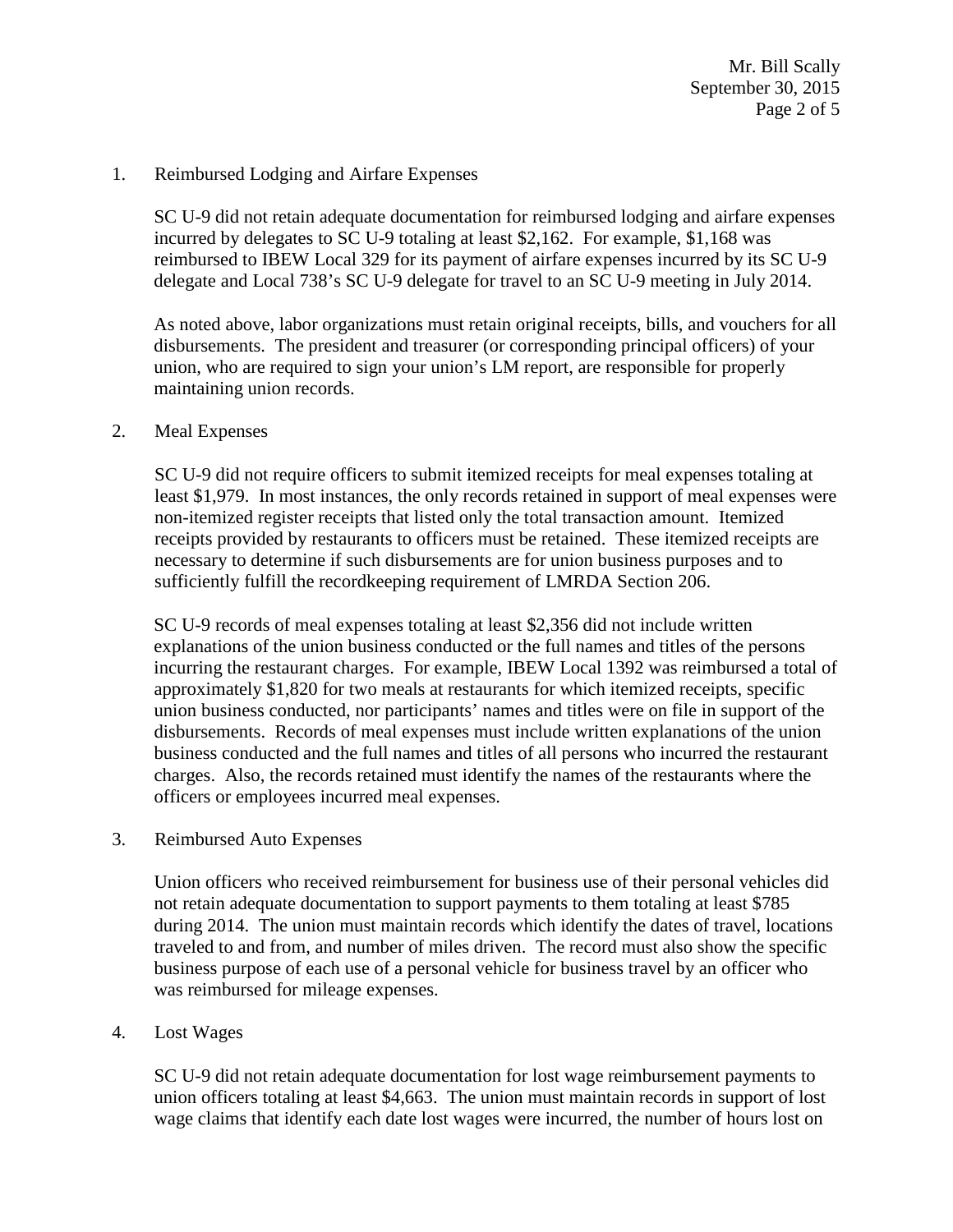each date, the applicable rate of pay, and a description of the specific union business conducted. The OLMS audit found that although SC U-9 had supporting documentation that gave dates and number of hours claimed, the required information was not given in sufficient detail to fully verify, explain, or clarify the disbursements. For example, reimbursement of \$1,488 was made to IBEW Local 738 for lost time incurred by its SC U-9 delegate, but calculation using numbers given in the narrative description of time lost did not equal the total hours claimed. Specifically, 40 hours of lost time were claimed and reimbursed, but the time lost was described as 12 hours on each of three days, for a total of 36 hours rather than 40 hours.

During the exit interview, I provided a compliance tip sheet, *Union Lost Time Payments*, that contained a sample of an expense voucher SC U-9 may use to satisfy this requirement. The sample identifies the type of information and documentation that the union must maintain for lost wages and other officer expenses.

5. Information Not Recorded in Meeting Minutes

During the audit, you advised OLMS that no meal costs are paid without specific authorization of the SC U-9 delegates, which would appear in meeting minutes. This is in accordance both with the SC U-9 Bylaws, Article VI, Section 2, and SC U-9's expense policy, Article VII, Item 4. The bylaws state that "other special or non-routine expenses [must be] approved by majority vote of the Council," and the expense policy states that "all U-9 expenses and bills not listed above [as 'standing bills'] shall be submitted for approval in accordance with U-9 Bylaws." Meals are not among the expenses listed, in confirmation of your statement that each of these expenditures must be uniquely authorized. However, the audit revealed two group meal reimbursements to IBEW Local 1392 totaling \$1,374 for which authorization was not recorded in minutes. Minutes of all membership or executive board meetings must report any disbursement authorizations made at those meetings.

Based on your assurance that SC U-9 will retain adequate documentation in the future, OLMS will take no further enforcement action at this time regarding the above violations.

# Reporting Violations

The audit disclosed a violation of LMRDA Section 201(b), which requires labor organizations to file annual financial reports accurately disclosing their financial condition and operations. The Labor Organization Annual Report (Form LM-3) filed by SC U-9 for the fiscal year ended December 31, 2014 was deficient in the following areas:

1. Officers Not Listed

SC U-9 did not report the names of most of the members of its governing body, which is composed of one delegate from each of its ten affiliated local unions, in Item 24 (All Officers and Disbursements to Officers). The audit revealed that delegates to SC U-9 did not receive any payments from the system council. Nonetheless, the union must report in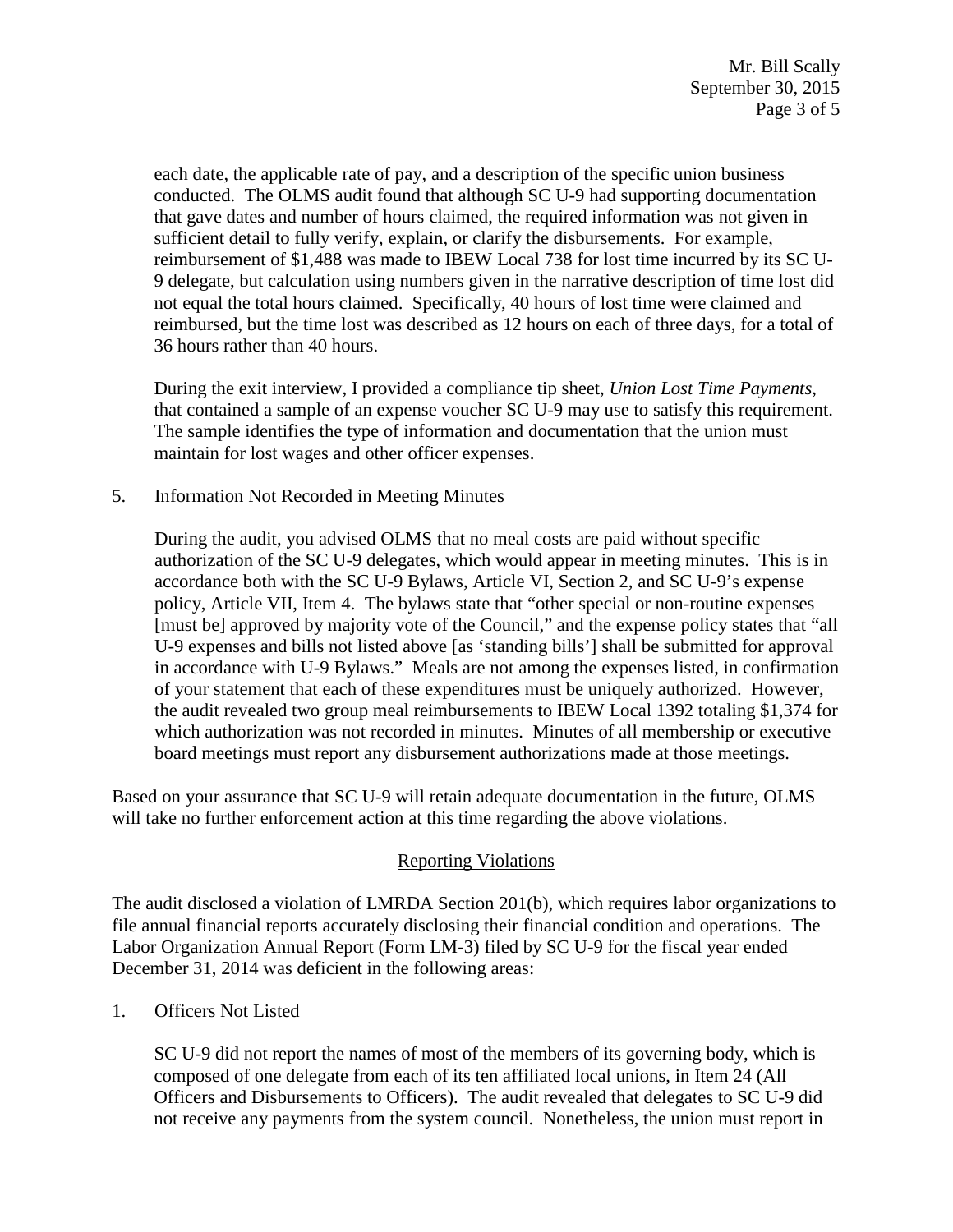Item 24 all persons who held office during the year, regardless of whether they received any payments from the union.

## 2. Receipt Items

SC U-9 incorrectly reported the \$33,632 in per capita tax payments that it received from its affiliated locals in Item 40 (Fees, Fines, Assessments & Work Permits). The LM-3 instructions require unions to enter the total per capita tax received by your organization if your organization is an intermediate body in Item 39 (Per Capita Tax).

## 3. Disbursement Items

SC U-9 incorrectly reported disbursements totaling approximately \$28,587 in Item 54 (Other Disbursements). Of this total, \$200, was for rental of meeting space and should be reported in Item 48 (Office and Administrative Expense) in accordance with the LM-3 instructions. The largest portion of the disbursements incorrectly reported in Item 54, \$22,211, was for services rendered by an actuary and a web site administrator. The LM-3 instructions require fees for professional services such as economic research and computer consulting to be reported in Item 49 (Professional Fees). Lastly, donations to the IBEW PAC Fund totaling \$6,176 should have been reported in Item 51 (Contributions, Gifts, and Grants) in accordance with the LM-3 instructions.

# 4. Failure to File Bylaws

The audit disclosed a violation of LMRDA Section  $201(a)$ , which requires that a union submit a copy of its revised constitution and bylaws with its LM report when it makes changes to its constitution or bylaws. SC U-9 amended its bylaws in 2011, but did not file a copy with its LM report for that year. SC U-9 has now filed a copy of its bylaws.

I am not requiring that SC U-9 file an amended LM report for 2014 to correct the deficient items, but SC U-9 has agreed to properly report the deficient items on all future reports it files with OLMS.

# Other Issues

1. Expense Policy

As I discussed during the exit interview with you and Mr. Kimble, the audit revealed that SC U-9 has an expense policy, but it could be clearer regarding the circumstances in which particular types of expenses, such as lodging, airfare and lost time, will be reimbursed. Furthermore, the policy and/or a revised version of the union's current expense voucher could be modified to advise claimants of the information and documentation that SC U-9 must maintain in support of the disbursements it makes.